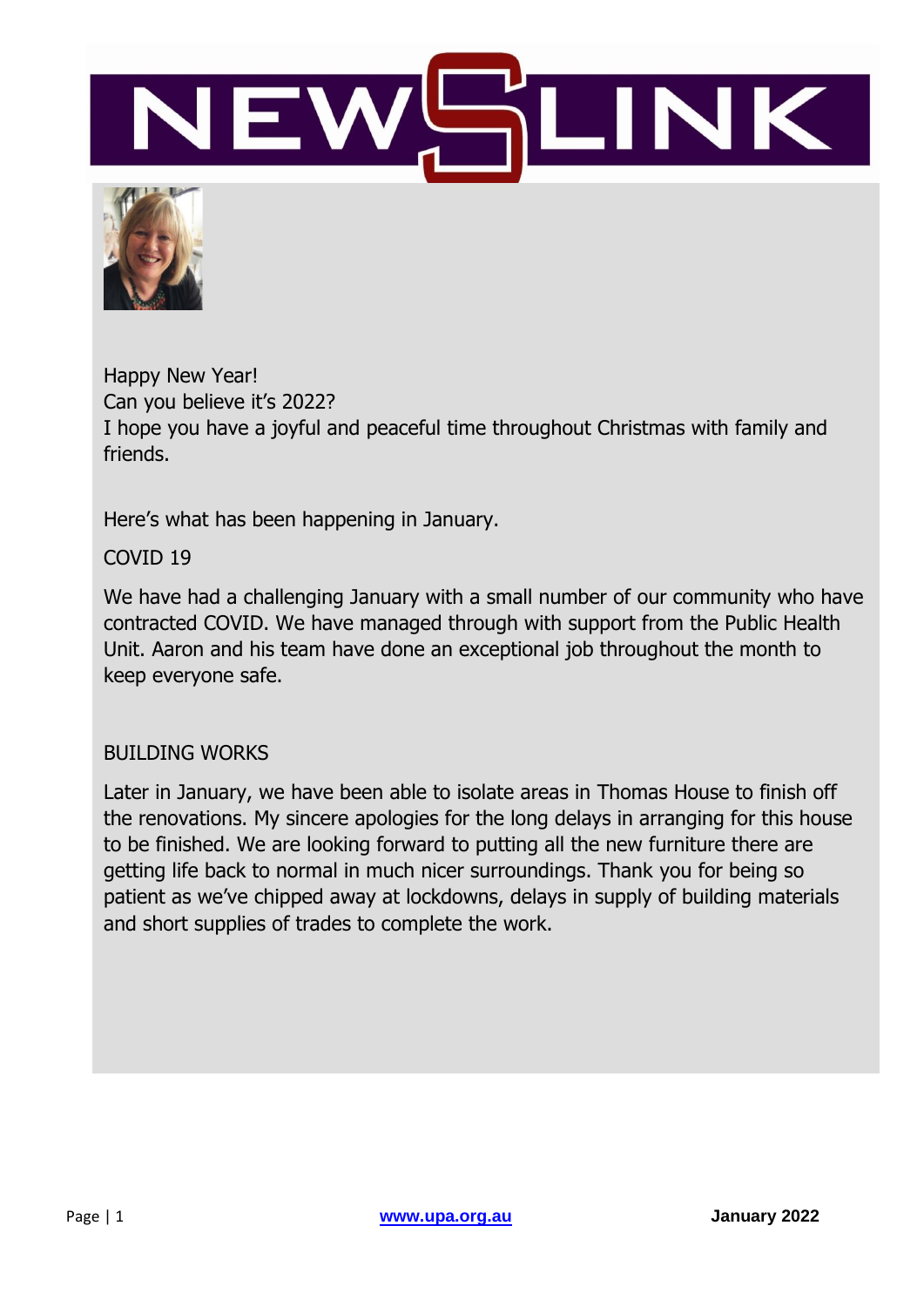Over the next few months, SEC building company will still be on site as they do the remedial work needed so that we don't have future storm water damage. This includes some work on the roofing areas, and new gutters and downpipes on all our buildings. In Carise Place courtyards, it also means putting down tiles that make the water go into new drains to stop flooding of the courtyard.

Towers Projects are doing works in Rosetta Park Retirement Village units and Redleaf Apartments. We have work booked with them for the next few months.

The Level 6 Common Room in Rosetta Park has a new roof at long last. There is still some painting and electrical work for lighting and air conditioning to make this area what we have hoped and dreamed of.

NEW STAFF

We have a new Maintenance Manager!

Margaret Frappell is starting on  $7<sup>th</sup>$  February. Margaret is a qualified joiner and furniture maker. She has managed trades teams and contractors and has worked for some interesting companies. Marg has also experience of aged care and we are very much looking forward to her starting work with us.

We have four new Registered Nurses at Thomas and Rosetta Agst!

We are growing and needing additional registered nurses. At the start of this year, we have the opportunity to set up Homemaker and RN teams to support residents choosing their own care and services in a more robust way.

Thomas and Rosetta team is:

Dhanwant Kirk, Charlie Calder and Sammy Serhan and Rashmi Neupane (who is still on maternity leave)

Carise Place team is: Hazel Capahi, Kay Seto and Kiranjot Kaur

Redleaf team is: Dhiraj Simkhada, Simon Lee, Louise Wong and Ceci Deng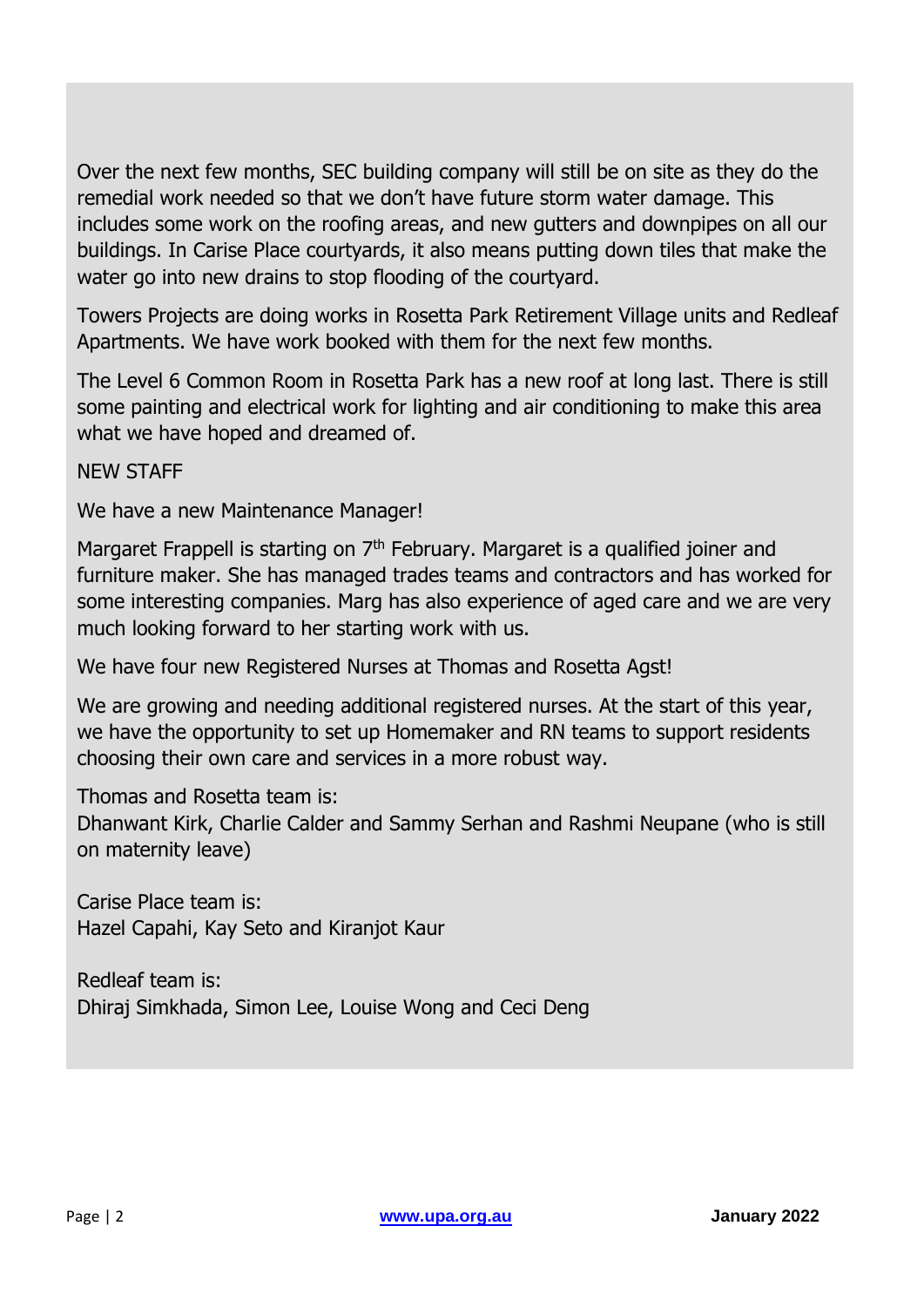We have a new staff member starting in the laundry whose name is Qi Chen.

Over the next few months, we will also continue to recruit additional care staff as residents' needs are increasing. We have, for the last few years, had staffing levels that the Royal Commission recommended last year should be available in aged care facilities and we want to maintain these staffing levels.

#### GARDENS

The garden outside Redleaf apartments is starting to take shape.

After the roofing work is done, we will renovate the entry to Rosetta Park and the native garden area alongside Ada Avenue. It will not be too soon, will it.

#### UPA Company

Over the next few months, under the leadership of our CEO, UPA will be developing their strategic plan for the next few years. Our Region will want to include your thoughts, hopes and dreams for life at UPA Sydney North, so please give your feedback to your service manager or to me so that our local community thinking is part of our plans.

From the Strategic Plan, the Regional Executive at Sydney North Region will develop and go forward with an annual business plan.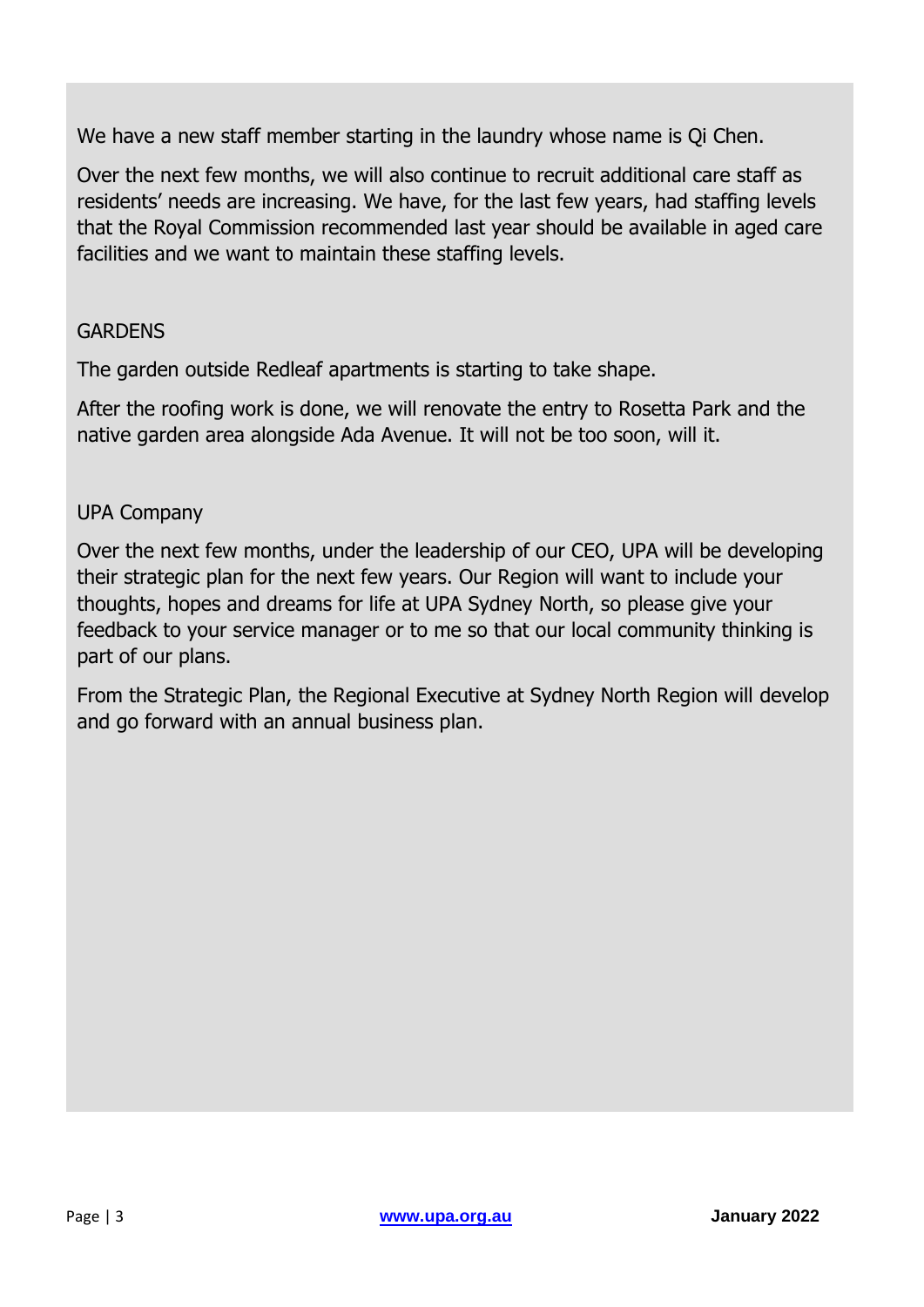**News from Thomas & Rosetta AGST Aged Care Written by Aaron Renel**

#### WOW,



What a beginning to the new year, with COVID-19 spreading in the community and unfortunately, we had some staff who tested positive. These staff were placed in isolation and provided with support from the organisation. It has been a difficult time for the residents with them spending long periods in their rooms and not having their loved ones to visit. With these measures we are hoping to keep the residents safe in the service.

#### *Inside this issue:*



We have some big plans for the new year, with have more volunteers entering the service. A more individualised resident Reactional activities program which will see the resident undertake more activities that they want to do. Also we have new staff and roles created with Kiran being the new Homemaker in Carise. Hopefully this will improve the service provided to the residents.

Thank you for your patience and support during this difficult time.

Aaron Renel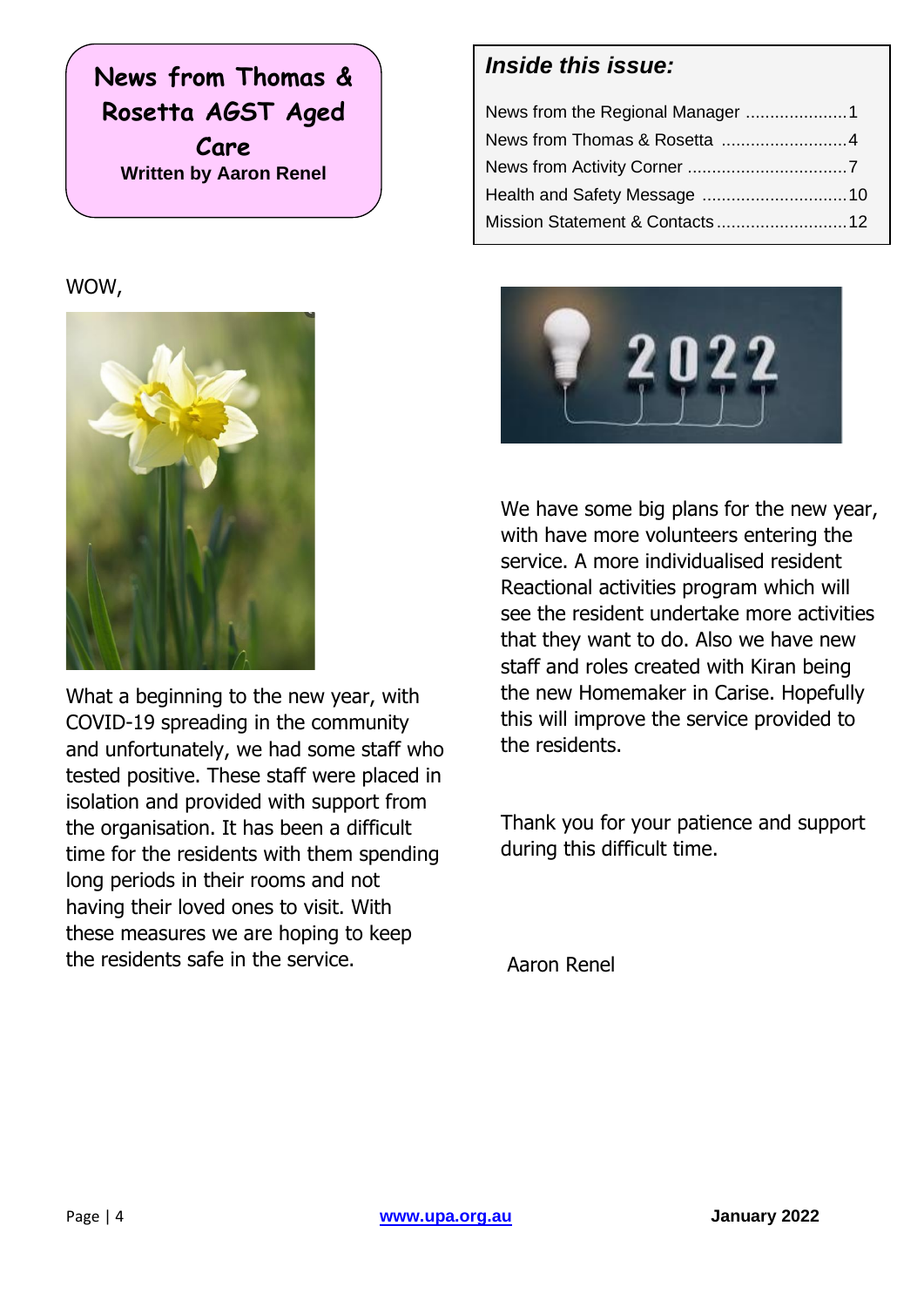#### **"A RAINBOW APOLOGUE "**





Once upon a time all the colours in the world started to quarrel; each claimed that they were the best, the most important, the most useful, or the most favourite.

**GREEN** said, "Clearly I am the most important. I am the sign of life and hope. I was chosen for the grass, the trees and the leaves. Without me all the animals would die. Look out into the countryside and you will see that I am in the majority."

**BLUE** interrupted. "You only think about the earth but consider the sky and the sea. It is the water that is the basis of life, and this is drawn up by the clouds from the blue sea. The sky gives space, and peace and serenity. Without my peace you would all be nothing but busybodies."

**YELLOW** chuckled: "You are all so serious. I bring laughter, gaiety and warmth into the world. The sun is yellow, the moon is yellow, the stars are yellow. Every time you look at a sunflower the whole world starts to smile. Without me there would be no fun."

**ORANGE** next started to blow its own trumpet. "I am the colour of health and strength. I may be scarce, but I am precious because I serve the inner needs of human life. I carry all the important vitamins. Think of the carrots, the pumpkins and the oranges. I don't hang around all the time, but when I fill the sky at sunrise, or give you a majestic sunset to admire, my beauty is so striking that no one ever gives another thought to any of you!"

**RED** could stand it no longer. Red shouted out, "I'm the ruler of you all. Blood, life's blood. I am the colour of danger and bravery. I am willing to fight for a cause. I bring fire in the blood. Without me the earth would be as empty as the moon. I am the colour of passion and of love, the red rose, the poinsettia and the poppy."

**VIOLET** rose up to its full height. He was very tall and spoke with great pomp: "I am the colour of royalty and power. Kings, chiefs and bishops have chosen me, for I am the sign of authority and of wisdom. People do not question me. They listen and obey."

**INDIGO** spoke more quietly than the others, but just as determinedly. "Think of me, I am the colour of silence. You hardly notice me but without me you all become superficial. I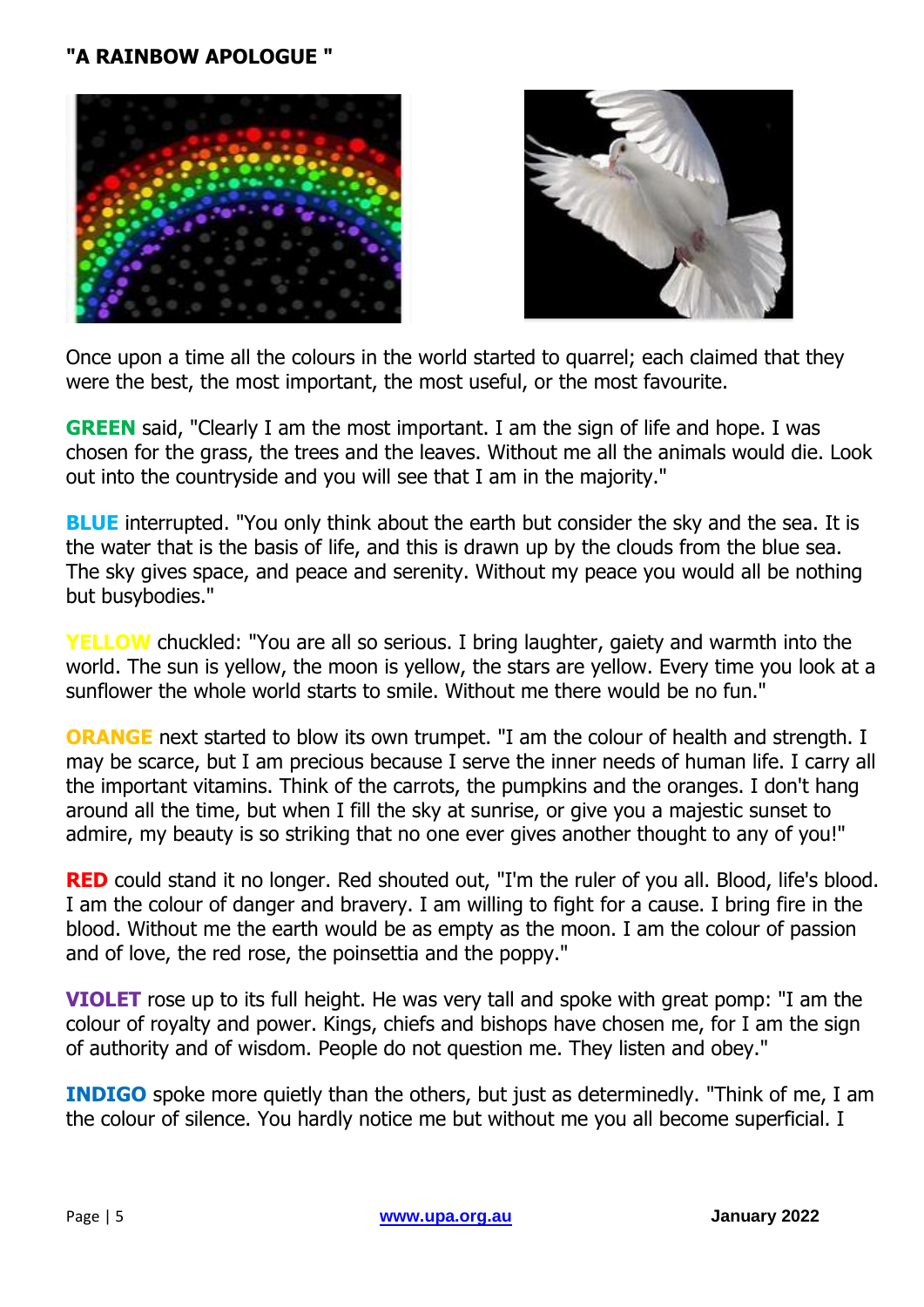represent thought and reflection, twilight and deep waters. You need me for balance and contrast, for prayer and inner peace."

And so, all the colours went on boasting, each convinced that they were the best. Their quarrelling grew louder and louder. Suddenly there was a startling flash of brilliant black lightning; thunder rolled and boomed out. The suddenly **RAIN** started to pour down relentlessly. The colours all crouched down in fear, drawing close to one another for comfort.

Then **RAIN** spoke: "You foolish colours, fighting amongst yourselves, each trying to dominate the other. Did you not know that the Creator made you all, each for a special purpose, unique and different? The Creator loves you all, he wants you all. Join hands with one another and come with me. He will stretch you across the sky in a great bow of colour as a reminder that He loves you all, that you can live together in peace, a promise that he is with you, a sign of hope for all for tomorrow."

So, whenever He uses a good **RAIN** to wash the world He puts the **RAINBOW** in the sky, and when we see it we should remember that He wants us all to appreciate, and live with, each other in peace and not try to fight and dominate everyone.





Page | 6 **[www.upa.org.au](http://www.upa.org.au/) January 2022**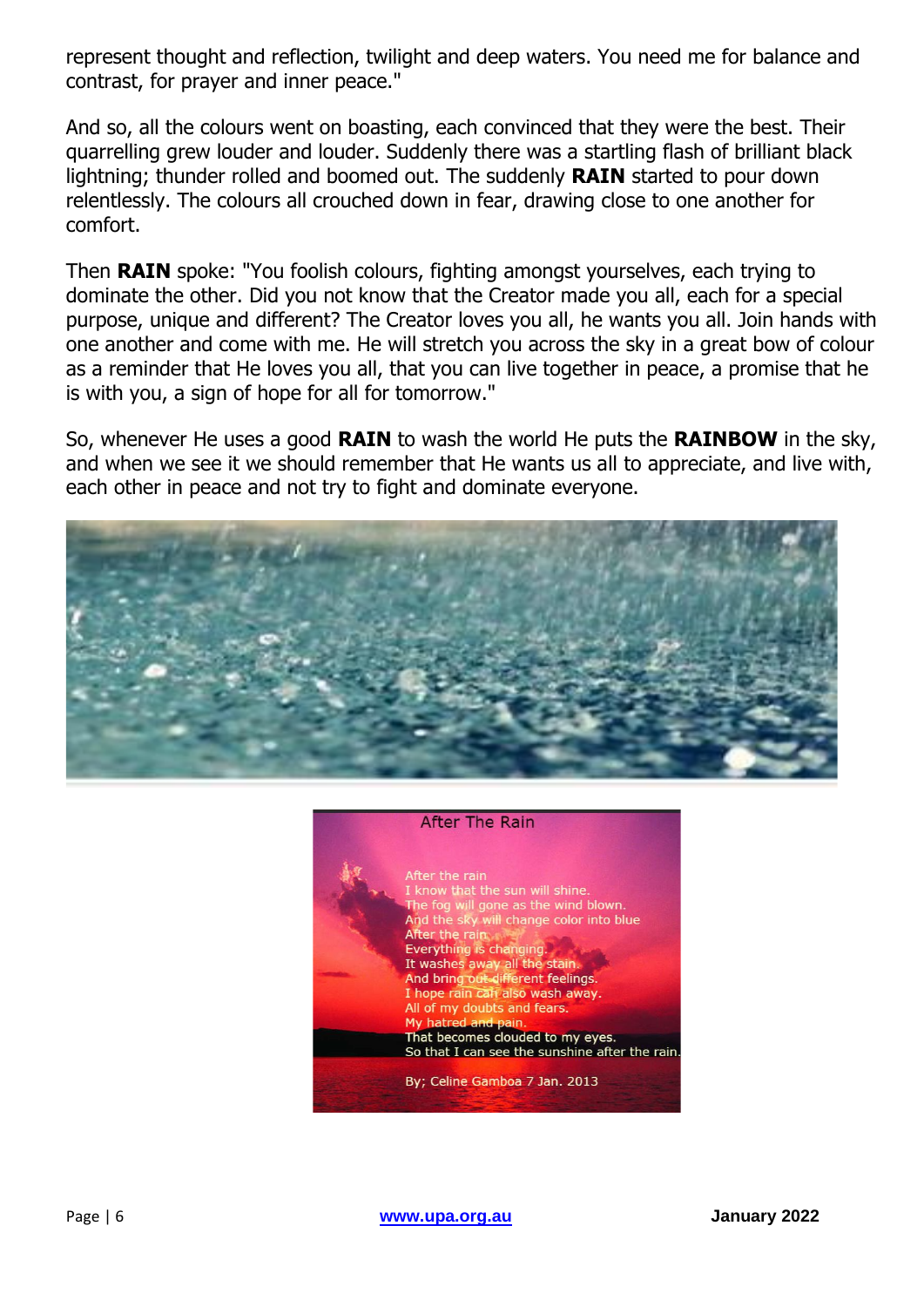## **News from Activities Corner**

## **By Shilpa and Nahid**

Hello everyone,

We had a lovely time in the month of December. The Resident Christmas Party celebrations on 16th December 2021 at our UPA home were just as exciting and as eagerly anticipated as the actual day itself.



Our residents celebrated Christmas with various food, tea, coffee and wine in our dining and lounge areas. Staff dressed up in festive gear sporting Santa hats, and dress-ups, and one could see a beautifully decorated of hall room. We sold raffle tickets throughout December and at the end 3 lucky winners were announced.

![](_page_6_Picture_6.jpeg)

Throughout our UPA aged care residences around Australia, the month of December brings about an endless flow of Christmas carols, brightly coloured tinsel, and Santa visits.

![](_page_6_Picture_8.jpeg)

Christmas sure is a busy and exciting time of the year for us. Many of our residences spend the month of December involving the varieties of festive activities, such as decorating Christmas trees, baking Christmas cookies and cakes, making cards, carolling and of course, we can't go without a residence Christmas party.

Here are some of the highlights from UPA 21 Christmas celebrations:

![](_page_6_Picture_11.jpeg)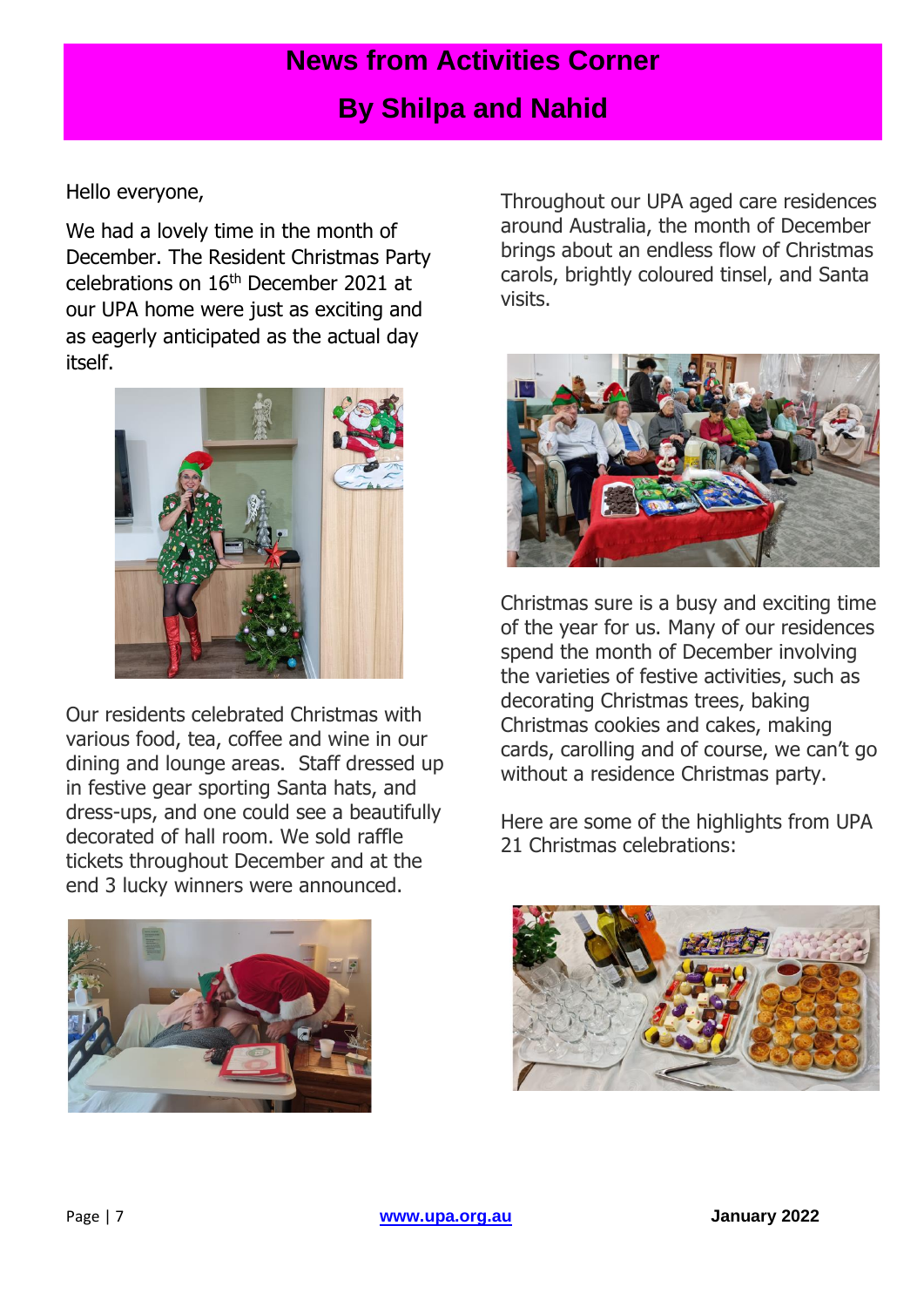![](_page_7_Picture_0.jpeg)

As you looked around the room there were smiles, lots of laughter and Christmas cheer

![](_page_7_Picture_2.jpeg)

Everyone was having a wonderful time when an unexpected guest arrived, ELF! Our Manager, Aaron, with Christmas presents.

![](_page_7_Picture_4.jpeg)

Christmas just isn't Christmas without some good carolling at UPA, volunteers from the residents' families visited to perform some carols for us. Organized music brought peace and joy to many of the residents as they relived their memories of Christmas once again.

![](_page_7_Picture_6.jpeg)

Other than Christmas celebration, residents had Christmas eve party, new year eve and new year day celebration. What a cheerful month we had. As expected, Covid/Omicron makes our lives complicated due to the various restrictions and we were in lock down. Though activities didn't stop, we are now limited to individual activities happening in our resident's room.

![](_page_7_Picture_8.jpeg)

We are all just waiting for a bright morning where we all will laugh together with our residents without covid and Omicron.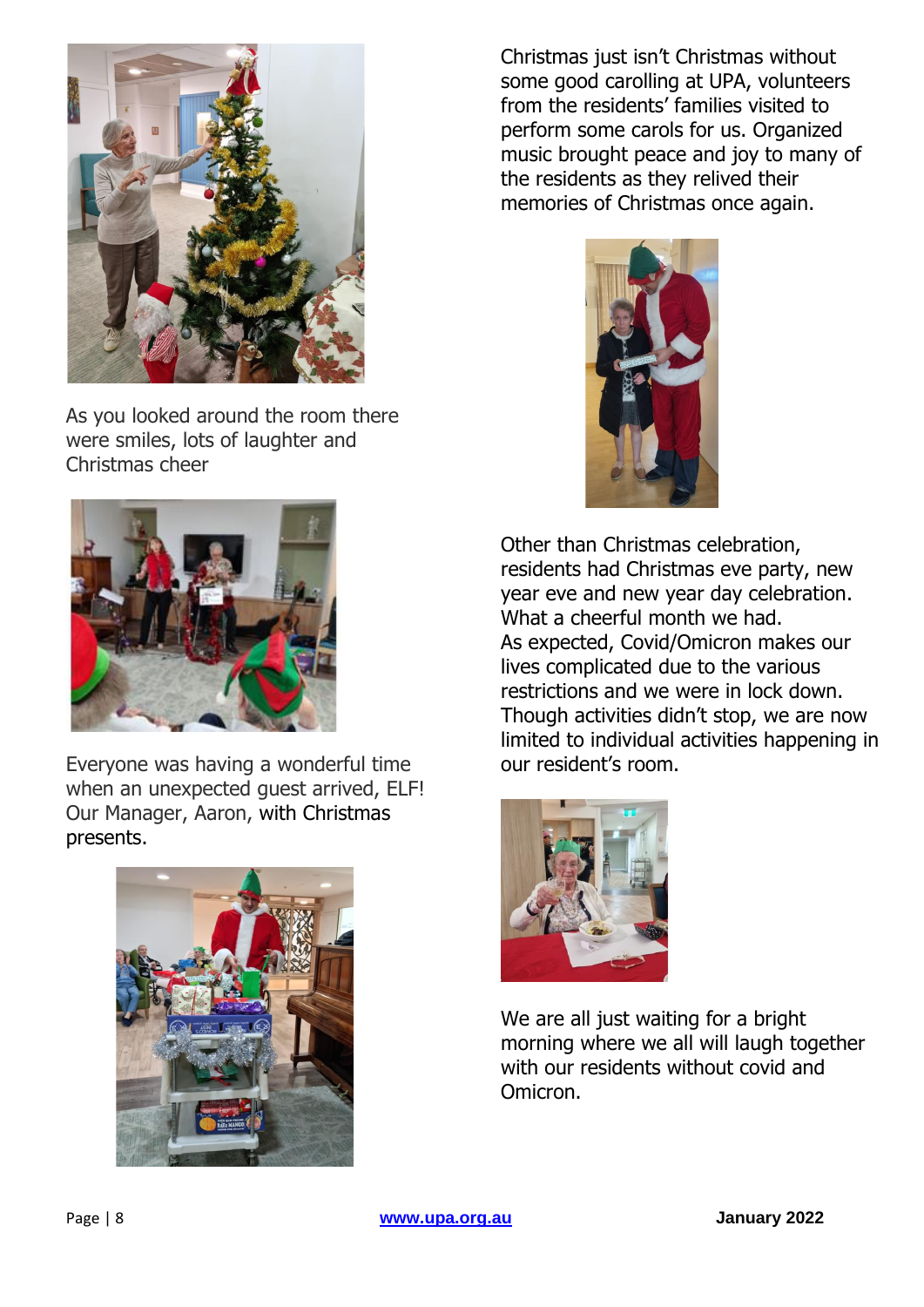Many thanks to everyone who has supported us specially our manager, Aaron.

Thank you. Kind regards RAO team. Nahid Sultana and Shilpa Jain

![](_page_8_Picture_2.jpeg)

#### **Jokes**

![](_page_8_Picture_4.jpeg)

Hear about the new restaurant called Karma?

There's no menu: You get what you deserve.

Yesterday I saw a guy spill all his Scrabble letters on the road.

> I asked him, "What's the word on the street?"

#### Did you hear about the mathematician who's afraid of negative numbers?

# **He'll stop at** nothing to avoid them.

A bear walks into a bar and says, "Give me a whiskey and … cola."

"Why the big pause?" asks the bartender. The bear shrugged. "I'm not sure; I was born with them."

# **Did you hear about** the claustrophobic astronaut?

# **He just needed** a little space.

What sits at the bottom of the sea and twitches? A nervous wreck.

![](_page_8_Picture_16.jpeg)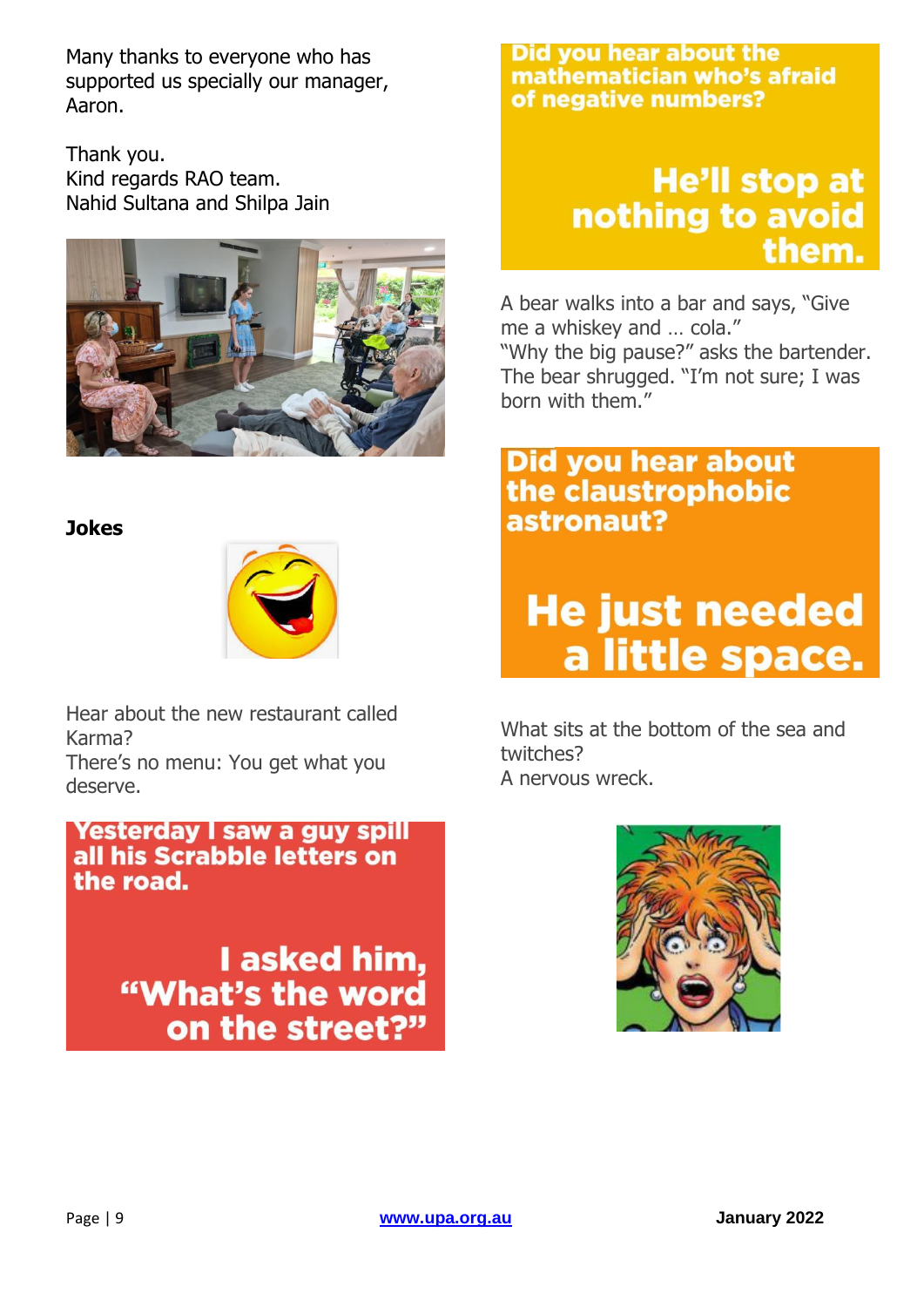#### **Health and Safety Message**

#### **Top 6 Mental Exercises for maintaining wellness**

Exercising your mind is important at all ages. The brain is made up of many specialized areas and nearly 100 billion neurons. If not used consistently, the brain can become atrophied. Brain atrophy essentially destroys neurons and the connections that help cells communicate. Mental exercises help stimulate the brain and sharpen thinking, memory, reasoning, and processing skills. According to scientists, one can gain an additional 14 years of "cognitive youth" by practicing mental exercises.

#### **1. Puzzles**

![](_page_9_Picture_4.jpeg)

Science has found that solving puzzles can be advantageous for both mental health and relaxation. Additionally, puzzles are easy to integrate into your daily routine and can be fun to complete alone or with friends. There are all types of puzzles to try, such as traditional jigsaw puzzles, Sudoku, or crosswords.

![](_page_9_Picture_6.jpeg)

#### **2. Crafts**

Creating things with your own hands is not only fun but can actually be good for your brain. Crafting can also help lessen anxiety, fight depression, and bring about an overall feeling of happiness. Being able to complete a craft project can also build confidence and provide one with a sense of purpose. There are all types of crafting projects you can try, such as painting, collages, sewing, knitting, ceramics, and colouring.

#### **3. Music**

![](_page_9_Picture_10.jpeg)

Music is a powerful medium that stimulates emotions, improves our attention, and boosts memory and alertness. There are many fun ways to use music as a fun mental exercise.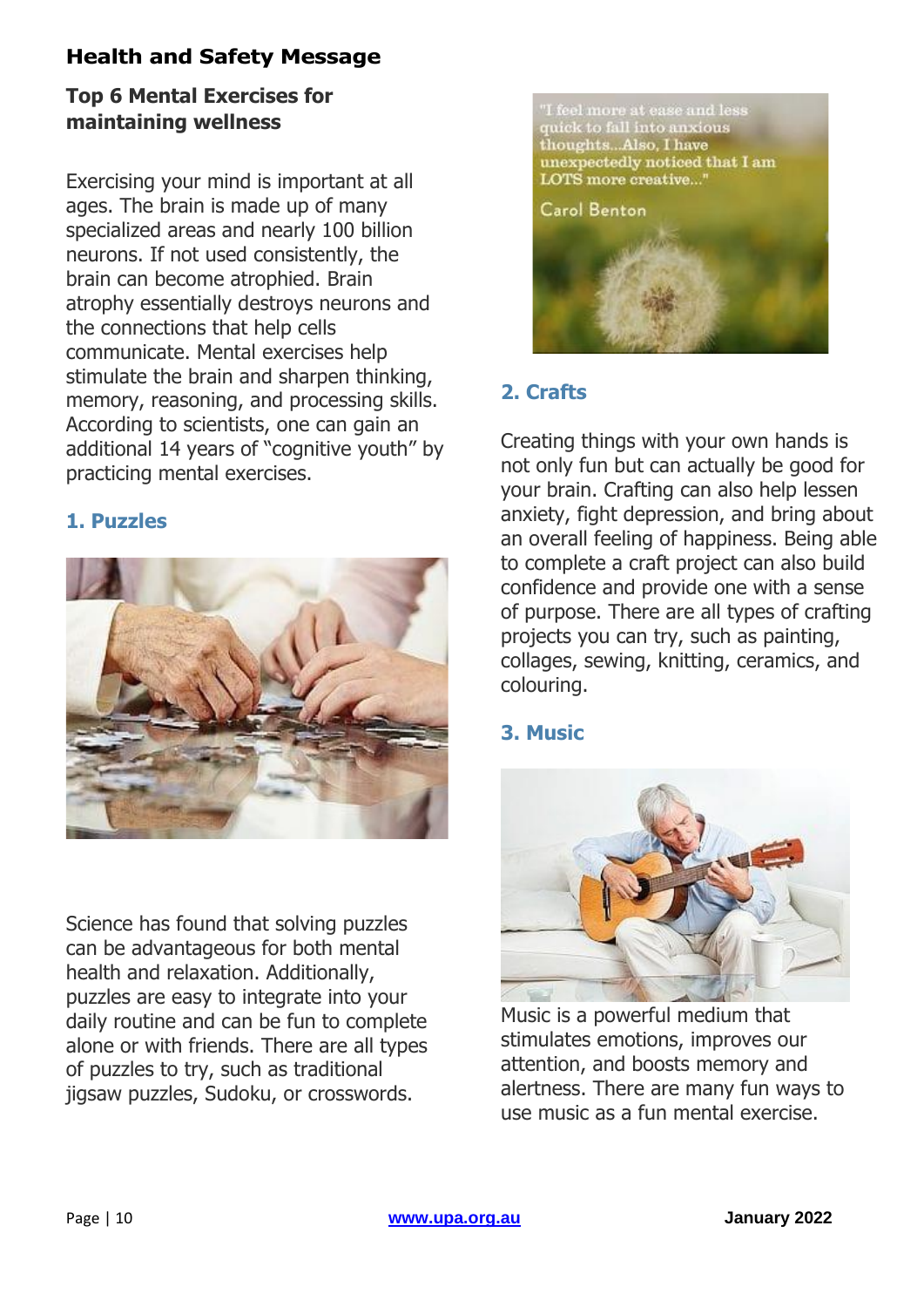Try learning the lyrics to a new song and practice singing it. Even chanting has been found to have a profound effect on the brain by releasing mind chatter through music. Even singing on its own can be good for the mind by providing social, emotional and cognitive benefits. Music is also useful for reducing anxiety, stress, and depression.

#### **4. Gardening**

Gardening is a popular pastime for many individuals. It acts as an effective physical activity and can provide a great calming and wellness affect, as it has been found to reduce the stress hormone cortisol. Many researchers believe that high levels of cortisol in the body may negatively impact memory and learning. High levels of cortisol can also increase a person's risk of developing a mental illness. There is also a strong link between gardening and reducing the risks of dementia.

#### **5. Eating**

Seniors who enjoy tasting good food will love trying this next elderly mental exercise. Purchase a variety of new fruits, veggies, and other ingredients that you have never tried before. With your eyes closed, try to identify the ingredients by taste, texture, and smell alone. The same concept can be done with entire meals. For example, if you sample a chunky soup try to guess what type of pasta, vegetables, and broth it contains. You can even make guesses right down to the spices and seasonings.

#### **6. Writing**

![](_page_10_Picture_6.jpeg)

Writing is one of the most underrated of all mental exercises. Not only does writing stimulate brain cells, but it can also be effective at improving memory and increasing your intelligence. Many people prefer to use good old-fashioned paper and pen to write, while others like the convenience of writing on the computer in a word document. What you write really does not matter. Consider keeping a journal of your daily activities, write poems or stories, or send letters to family or friends. Even if you just write out a grocery list, you are effectively stimulating and strengthening parts of the creative brain.

![](_page_10_Picture_8.jpeg)